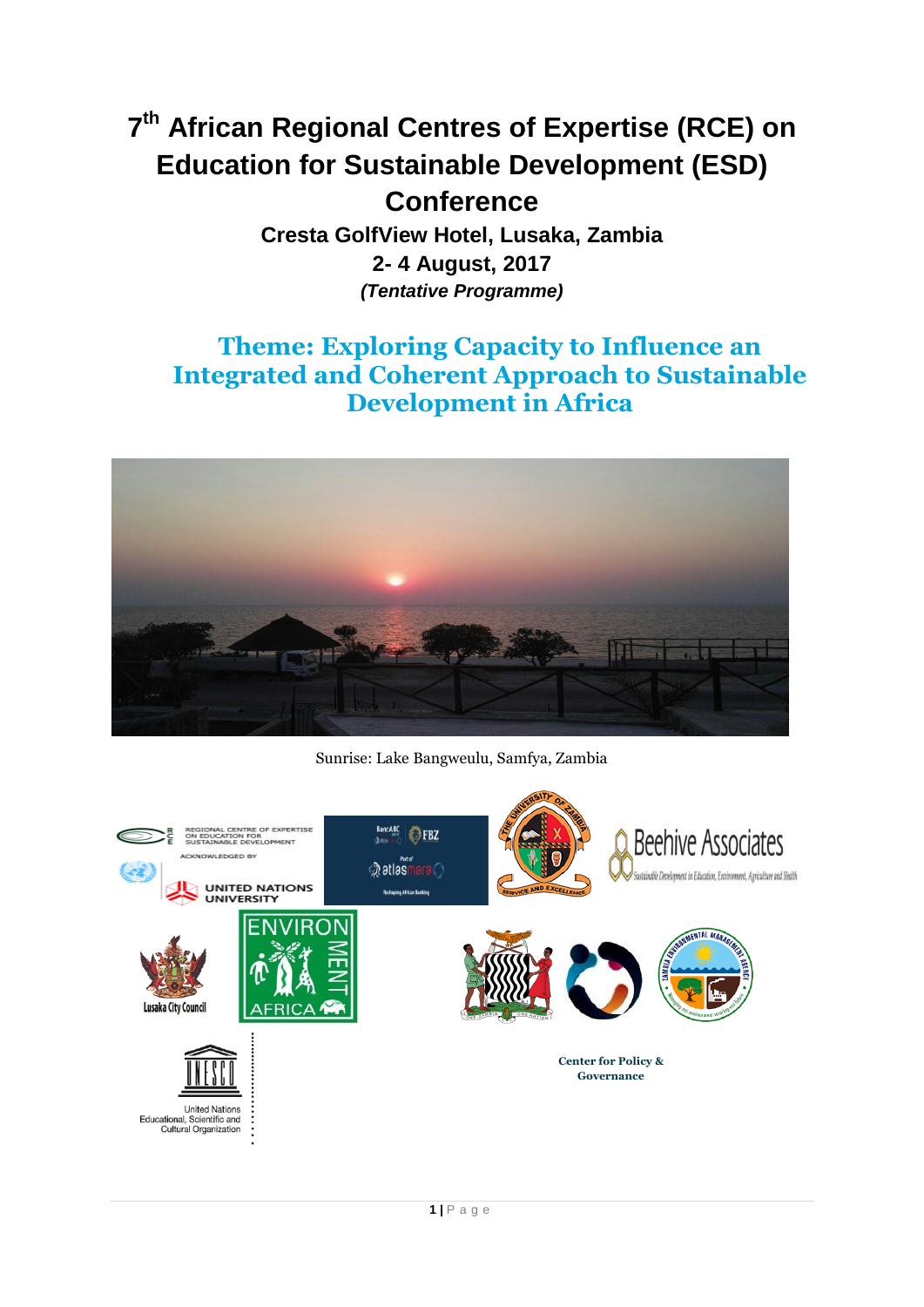### **CONFERENCE OVERVIEW**

#### **Background**

As countries of the world transition from the Millennium Development Goals (MDGs) to the 2030 Agenda for Sustainable Development, it has become imperative to take stock of the progress that African countries are making. This concern arises from the 2016 UNDP Report that an analysis of the performance of African countries on MDGs revealed uneven performance (and even performance reversal). The concerns raise questions about the sustainability of the progress achieved by African countries and strengthen the call for structural transformation and a sustainable approach to development. This underscores the importance of setting milestones that spell out initiatives and strategic actions for achieving sustainable development among African countries, such as innovation, resource mobilization and action to deliver the sustainable development goals (SDGs).

The conference of Regional Centres of Expertise provides a forum through which experts from across the African continent can meet, align, coordinate, innovate, and report on various education for sustainable development initiatives they are working on to implement Agenda 2030. Experts from African RCEs have been meeting annually to deliberate and reflect on this fundamental role. Two years ago participants who met at the 5<sup>th</sup> African RCE Conference held in Entebbe, Uganda reflected on successes, challenges and opportunities of implementing ESD within post 2015 perspective. Last year, delegates to the 6<sup>th</sup>African RCE Conference held in Nairobi, Kenya focused on developing capacities of African RCEs for the implementation of the Global Action Programme on ESD and the achievement of Sustainable Development Goals. This, 7<sup>th</sup> African RCE Lusaka, Conference will focus on spelling out milestones that the African RCE networks need to follow to meet the sustainable development agenda through education. It explores ways of strengthening African RCEs as multistakeholder partnerships for scaling up innovation, resources and action to deliver the SDGs in local and regional contexts.

The Regional Centres of Expertise (RCEs) global network provides useful opportunities for implementing education for sustainable development (ESD) as a mechanism for achieving sustainable development goals (SDGs). Education is at the heart of the 2030 Agenda for Sustainable Development and essential for the success of all SDGs. Recognizing the important role of education, the 2030 Agenda for Sustainable Development highlights education as a stand-alone goal (SDG 4) and also includes targets on education under several other SDGs, notably those on health; growth and employment; sustainable consumption and production; and climate change. In fact, education can accelerate progress towards the achievement of all of the SDGs and therefore should be part of the strategies to achieve each of them. The renewed education agenda encapsulated in Goal 4 is comprehensive, holistic, ambitious, inspirational and universal, and inspired by a vision of education that transforms the lives of individuals, communities and societies, leaving no one behind.

#### **Participating Countries**

Zambia, Malawi, Zimbabwe, South Africa, Kenya, Uganda, Nigeria, Cameroon, Tanzania, Japan and Lesotho.

#### **Specific Objectives**

The specific objectives of the conference are to:

- 1. Mobilize national, regional and global efforts that aim at achieving effective and inclusive partnerships in African RCEs
- 2. Show case the work of African RCE network on Education for Sustainable Development
- 3. Establish a sector-wide and multiple sector approach for assessing and reporting RCE activities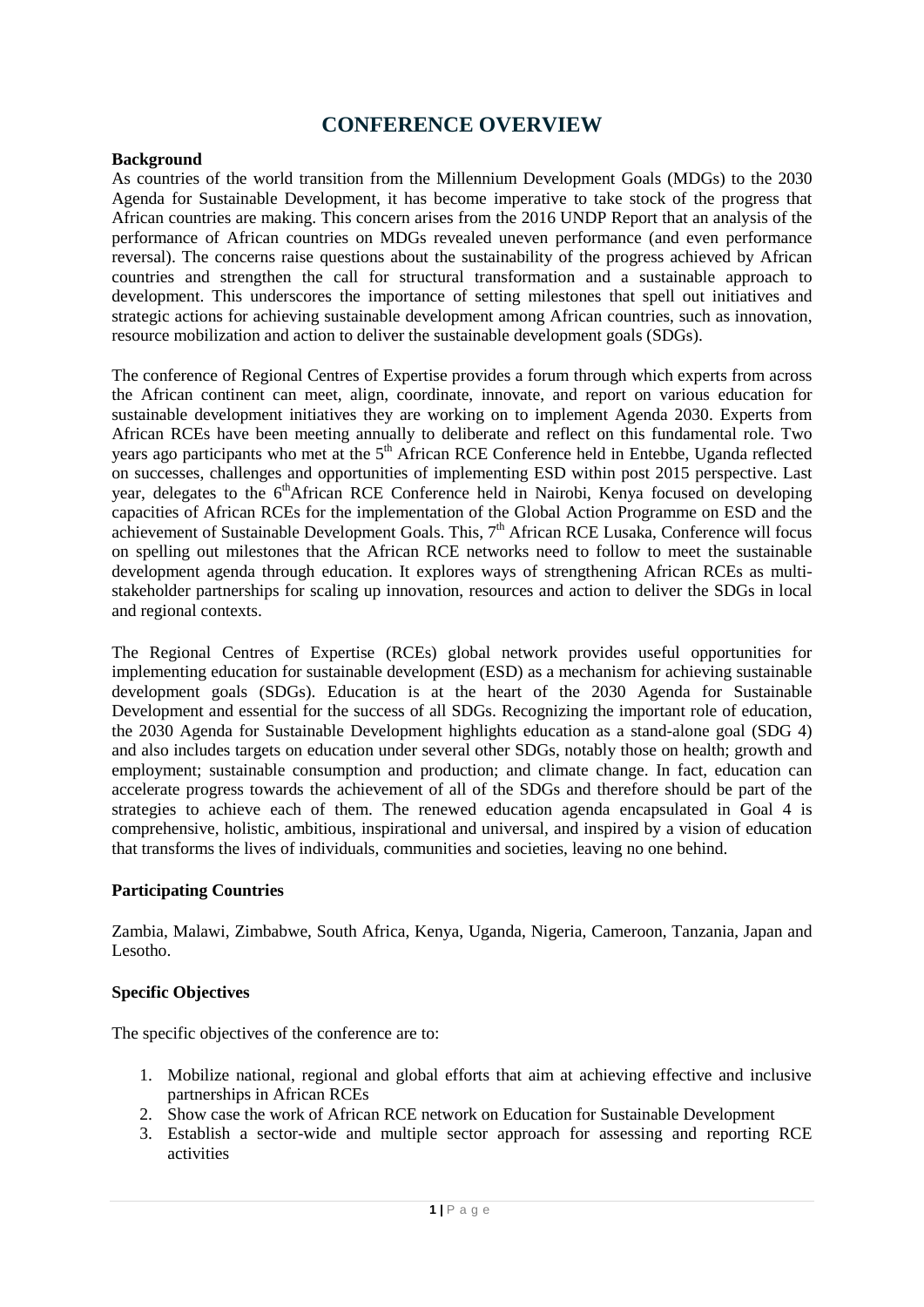- 4. Share ESD opportunities and challenges associated with implementation of the sustainable development goals.
- 5. Discuss the roles adults and youths can play in RCE activities
- 6. Review action plan for African RCEs.

#### **Expected Outcomes**

- 1. Effective coordination and common agenda for implementing RCE activities
- 2. Increased capacities on assessing and reporting RCE activities
- 3. Shared strategies on implementing SDGs through ESD
- 4. Publication of articles in RCE Bulletin and journals
- 5. Strategies on how to involve the youths and adults alike in RCE actives
- 6. Revised action plan for African RCEs

#### **Conference Agenda**

| <b>ARRIVAL: Tuesday 1st August, 2017</b> |                                          |                                                                                                                          |  |
|------------------------------------------|------------------------------------------|--------------------------------------------------------------------------------------------------------------------------|--|
| Arrival and Check-in<br>$14:00 - 18:00$  | Arrival at Cresta Golfview Hotel, Lusaka |                                                                                                                          |  |
| $19:00 - 21:00$                          | Informal Welcome                         | Transport and Logistics<br>Committee-<br>Mrs. Mirriam Moonga,<br>Dr. Pamela Banda, Ms.<br>Mercy Zulu, Ms Hope<br>Muzanga |  |

| DAY 1: Wednesday 2 <sup>nd</sup> August, 2017 |                                                                                                                                                                                                                                                                                                                                         |                                                                    |  |
|-----------------------------------------------|-----------------------------------------------------------------------------------------------------------------------------------------------------------------------------------------------------------------------------------------------------------------------------------------------------------------------------------------|--------------------------------------------------------------------|--|
| $08:00 - 08:30$                               | <b>Registration of delegates</b> $-$ (Secretariat) Mrs.<br>Mirriam Moonga, Mr. Lukundo Sinkala, Mrs.<br>Mirriam Soko and Mrs Jane Phiri                                                                                                                                                                                                 |                                                                    |  |
| $08:30 - 08:40$                               | <b>SESSION 1: Opening Ceremony (Plenary Session)</b>                                                                                                                                                                                                                                                                                    |                                                                    |  |
| $08:40 - 09:20$                               | <b>Brief Introduction to the Programme</b><br><b>Welcome /Opening Remarks</b><br>Lusaka Chairperson<br><b>RCE</b><br>Opening<br>$\cdot$<br>$\bullet$<br>remarks-Mr. Marriot Nyangu<br>Dean: School of Education- Dr. Oswell<br>Chakulimba<br>Vice Chancellor - University of Zambia –<br>$\bullet$<br>Prof. Luke Mumba (Welcome Speech) | Conference<br>$Chairperson -$<br>Dr. Justin Lupele<br>Zambezi Hall |  |
| $09:20 - 10:00$                               | <b>Official Opening</b><br>His Worship the Mayor of Lusaka City-<br>$\bullet$<br>Honorable Wilson Kalumba<br>Official Opening: Minister of Higher                                                                                                                                                                                       | Dr. Justin Lupele                                                  |  |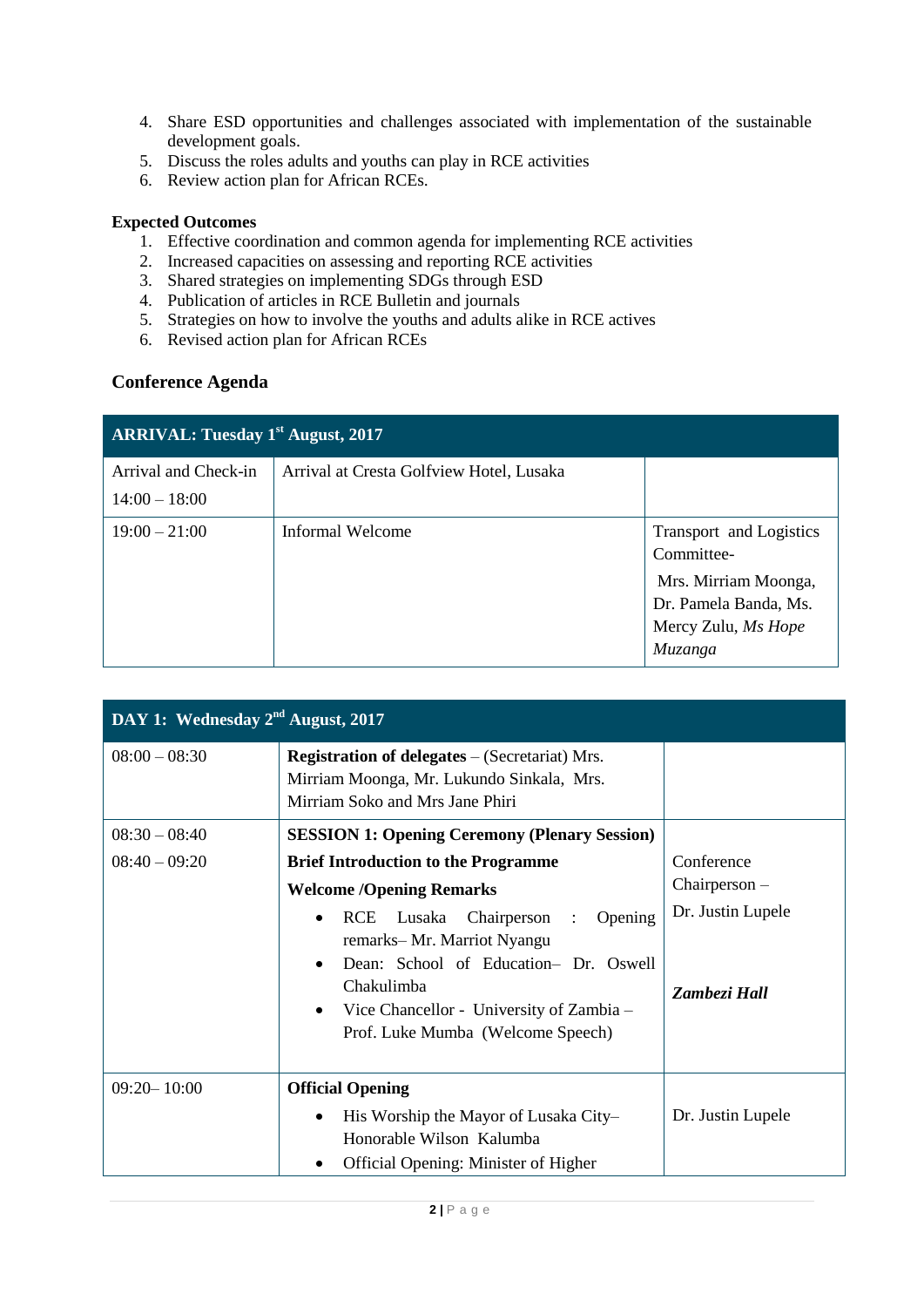|                 | Education - Prof. Nkandu Luo                                                                                                                                                                                                                                                                                                                                        |                                                        |
|-----------------|---------------------------------------------------------------------------------------------------------------------------------------------------------------------------------------------------------------------------------------------------------------------------------------------------------------------------------------------------------------------|--------------------------------------------------------|
| $10:00 - 10:30$ | <b>SESSION 2:</b><br><b>Keynote Address 1</b><br>Director RCE-ESD, Mr. Naoyo Tsukamoto<br><b>Plenary</b>                                                                                                                                                                                                                                                            | Zambezi Hall                                           |
| $10:30 - 11:00$ | <b>TEA/COFFEE BREAK</b>                                                                                                                                                                                                                                                                                                                                             |                                                        |
| 11:00-12:00     | An Overview and Status of the African RCEs<br>$\bullet$<br>Community - Prof. Goolam Mohamedbhai                                                                                                                                                                                                                                                                     | Dr Abel Atiti<br>Zambezi Hall                          |
| $12:00 - 13:00$ | Intergovernmental Platform on Bio-diverity and<br>$\bullet$<br>Eco-systems Services (IPBES) Presentation by<br>Natural Resources Management Unit - Min of<br>Lands & Natural Resources Plenary discussion                                                                                                                                                           | Dr. Abel Atiti<br>Zambezi Hall                         |
| 13:00-14:00     | <b>LUNCH</b>                                                                                                                                                                                                                                                                                                                                                        |                                                        |
| 14:00-15:30     | <b>SESSION 3: RCE Plenary Paper Presentations</b><br>(10 minutes each)<br><b>RCE</b> Masaka<br>$\bullet$<br><b>RCE Greater Pwani</b><br>$\bullet$<br><b>RCE Lusaka</b><br>$\bullet$<br><b>RCE</b> Gauteng<br>$\bullet$<br><b>RCE Kano</b><br>$\bullet$<br><b>RCE Harare</b><br>$\bullet$<br><b>RCE</b> Makana<br>$\bullet$<br><b>RCE</b> Zaria<br>RCE Dar es Salaam | Ms. Leah Phiri,<br>Dr. Muchaiteyi Togo<br>Zambezi Hall |
| 15:30-16:00     | <b>Break</b>                                                                                                                                                                                                                                                                                                                                                        |                                                        |
| 16:00-17:20     | <b>RCE Plenary Paper Presentations</b><br>(continued)<br><b>RCE Minna</b><br><b>RCE Greater Nairobi</b><br>$\bullet$<br>RCE Eastern Uganda<br>$\bullet$<br><b>RCE Port Harcourt,</b><br>$\bullet$<br>RCE Zomba<br>$\bullet$<br>Plenary Discussion (30 Minutes)                                                                                                      | Ms. Martha Raymond<br>Zambezi Hall.                    |
| $17:20 - 17:30$ | Closing of Day 1                                                                                                                                                                                                                                                                                                                                                    | Dr. Justin Lupele                                      |
| $18:30 - 20:30$ | <b>Welcome Cocktail Party to be hosted by His</b>                                                                                                                                                                                                                                                                                                                   | Ms Agness Banda                                        |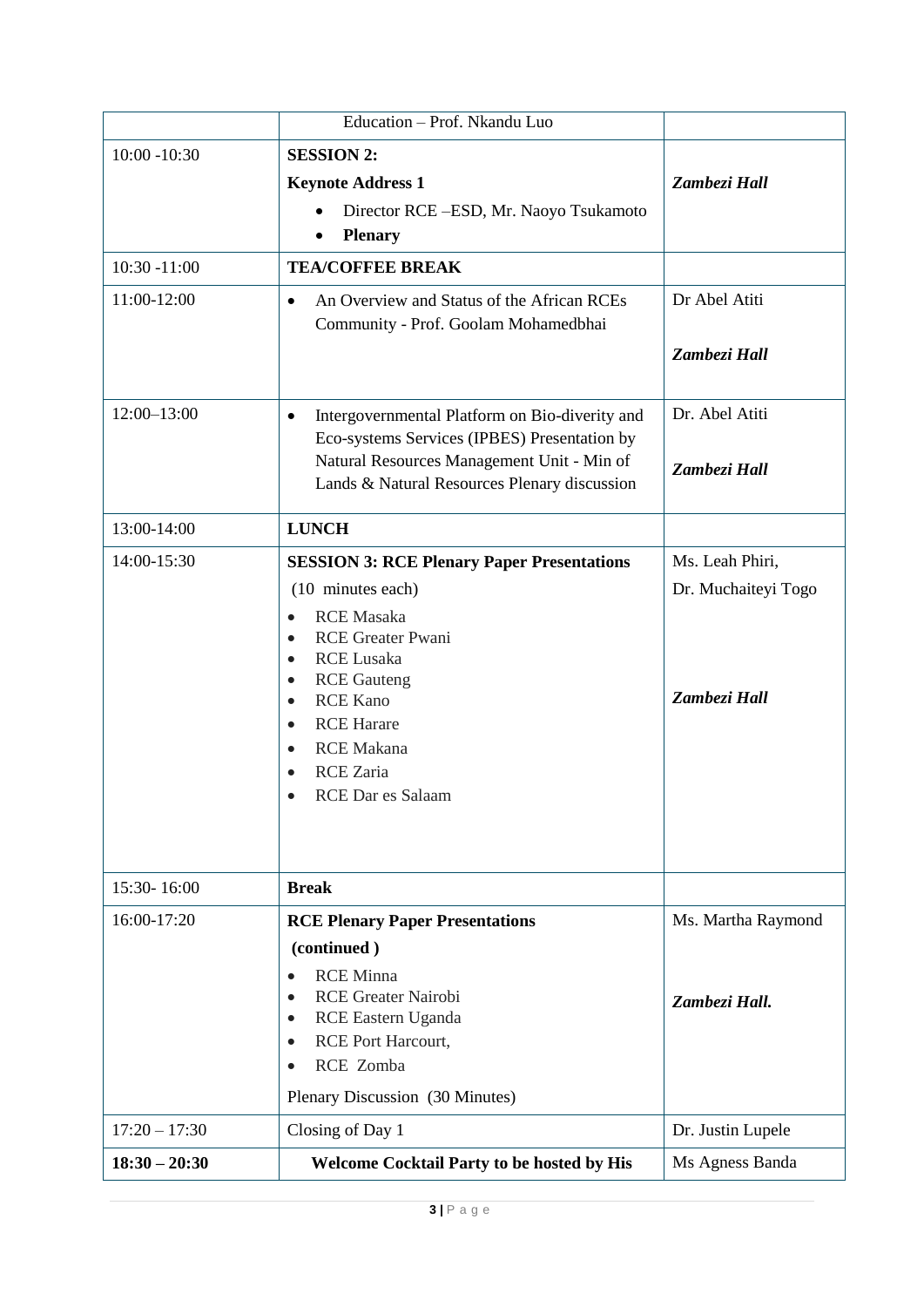| <b>Worship the Mayor of Lusaka City</b> |  |
|-----------------------------------------|--|

| DAY 2: Thursday $3rd$ August, 2017 |                                                                                                                                                                                                                                                                                                                                                                                                        |                                                                                            |
|------------------------------------|--------------------------------------------------------------------------------------------------------------------------------------------------------------------------------------------------------------------------------------------------------------------------------------------------------------------------------------------------------------------------------------------------------|--------------------------------------------------------------------------------------------|
| $08:00 - 08:30$<br>$08:30 - 10:30$ | <b>Recap of Day 1/Announcements</b><br>Keynote address 2 Prof. Soul Shava<br>Keynote address 3 Dr. Pamela Banda<br><b>Plenary Discussion</b>                                                                                                                                                                                                                                                           | <b>Conference Chairperson</b><br>Ms. Musiwa Muntanga,<br>Mr Usman Muhammed<br>Zambezi Hall |
| $10:30 - 11:00$                    | <b>TEA / COFFEE BREAK</b>                                                                                                                                                                                                                                                                                                                                                                              |                                                                                            |
| 11:00:-12:30                       | <b>SESSION 4: PANEL DISCUSSION - Youth</b><br>participation in Achieving the Sustainable<br><b>Development Goals.</b>                                                                                                                                                                                                                                                                                  |                                                                                            |
|                                    | Youth involvement in Climate Action - Buumba<br>$\bullet$<br>Miyoba<br>Youth Involvement in Ensuring Healthy lives<br>$\bullet$<br>and Promoting well-being at all ages - Sopani R<br>Muzumara<br>Youth Involvement in Poverty Reduction - Hope<br>$\bullet$<br>Muzanga<br>Other panelists<br>Affordable and Clean Energy - Muyoka Shibulo<br>Ibraham Jaafaru<br>$\Omega$<br>Muhammed Usman<br>$\circ$ | Mr. Clement Chiimbwe<br>Maria Kamzimbi<br>Tsama Mkuzi<br>Zambezi Hall                      |
| 12:30-13:30                        | <b>SESSION 5: PAPERS, (PARALLEL SESSIONS) Each</b><br>Presentation will be 10 minutes. $20 - 30$ minutes<br>plenary.                                                                                                                                                                                                                                                                                   | Conference Room                                                                            |
| Subtheme 1                         | <b>RCE: Towards a Strategic Action for Achieving</b><br><b>Sustainable Development Goals</b><br>Achieving Sustainable Development Goals<br>through Education and RCEs-Mr. Hamisi<br>Tsama Mkuzi.<br>Towards a strategic action for achieving SDGs -<br>$\bullet$<br>Mr. Haron Oichie<br>Plenary Discussion (30min)                                                                                     | Session Chairperson -<br>Dr. Uche Monica<br>Mr Brighton Kaoma<br>Zambezi Hall              |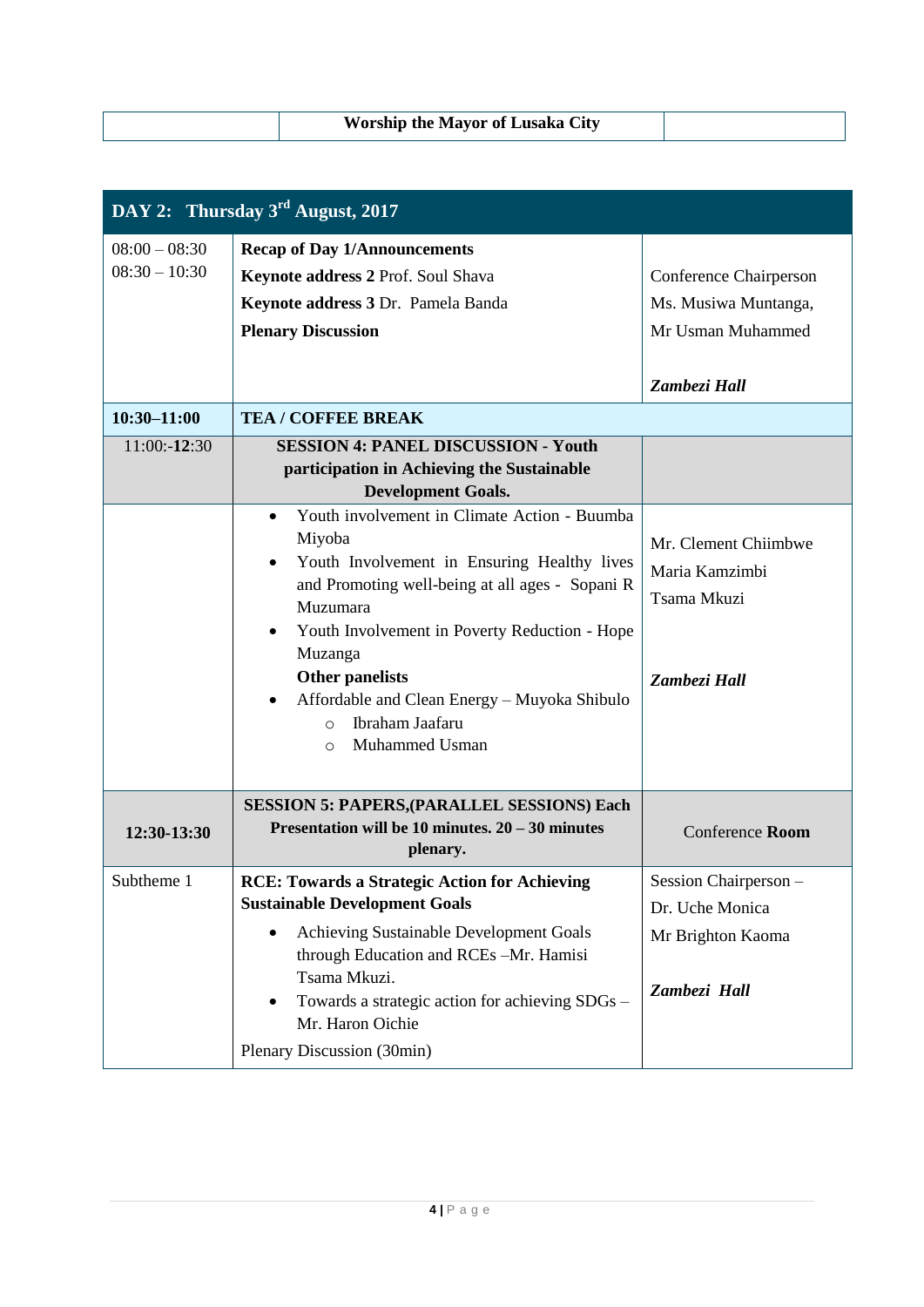| Subtheme 2      | <b>RCE: Policies and Initiatives on Education for</b><br><b>Sustainable Development Policies around conservation</b><br>of Mukula Tree in Zambia: Min of Land and Natural<br>Resources. - Forestry Department - Zambia<br>Capacity Building In The Gauteng RCE: A Case<br>Study Of The Fundisa For Change<br>Environmental Teacher Education Programme,<br>South Africa -Prof. Soul Shava<br>Achieving Sustainable Development Goals<br>through Education and RCEs-Ms. Bernadettah<br>Maria Kamzimbi Zimba<br>Plenary Discussion (30min)                                | Session Chairpersons -<br>Dr Abdul Husaini<br>Chambeshi Hall       |
|-----------------|-------------------------------------------------------------------------------------------------------------------------------------------------------------------------------------------------------------------------------------------------------------------------------------------------------------------------------------------------------------------------------------------------------------------------------------------------------------------------------------------------------------------------------------------------------------------------|--------------------------------------------------------------------|
| Subtheme 3      | <b>ESD Initiatives: Milestones for Achieving Sustainable</b><br><b>Development Goals</b><br>Mapping Success Milestone of Regional Centres<br>of Expertise (RCEs) in Championing Education<br>for Sustainable Development (ESD) for<br>achieving SDGs-Dr. Andama Edward<br>Beyond the classroom: Inter-phasing ESD<br>learning with actionable SDG programs -<br>lessons from a graduating class legacy project in<br>the greater Zaria RCE region.- Prof. Adamu<br>Ahmed<br>Partnerships Initiatives-Prof. Mary Otieno<br>Plenary Discussion (30min)                    | Session Chairpersons -<br>Dr. Marlene Chikuni<br>Luangwa Hall      |
| $13:30 - 14:30$ | <b>LUNCH</b>                                                                                                                                                                                                                                                                                                                                                                                                                                                                                                                                                            |                                                                    |
| 14:30-16:30     | <b>SESSION 5: PAPERS PRESENTATIONS IN</b><br><b>PARALLEL SESSIONS Continues</b>                                                                                                                                                                                                                                                                                                                                                                                                                                                                                         |                                                                    |
| Subtheme 4      | <b>Learning SDGs through RCEs and ESD</b><br>Open Space Development as a Strategy for<br>Sustainable Urbanization in Minna: the RCE<br>Minna approach- Dr. Abdul Husaini<br>Kwame Nkrumah education institution in<br>transition: An opportunity for implementation of<br>the Sustainable Development Goals through<br>Education Sustainable Development-Mr. Jive<br>Lubbungu<br>Championing sustainability in schools through a<br>٠<br>partnership model: the case of Emisebeni<br>Primary, Soweto, Johannesburg-Dr. Muchaiteyi<br>Togo<br>Plenary Discussion (30min) | <b>Session Chairpersons</b><br>Prof. Mary Otieno<br>Chambeshi Hall |